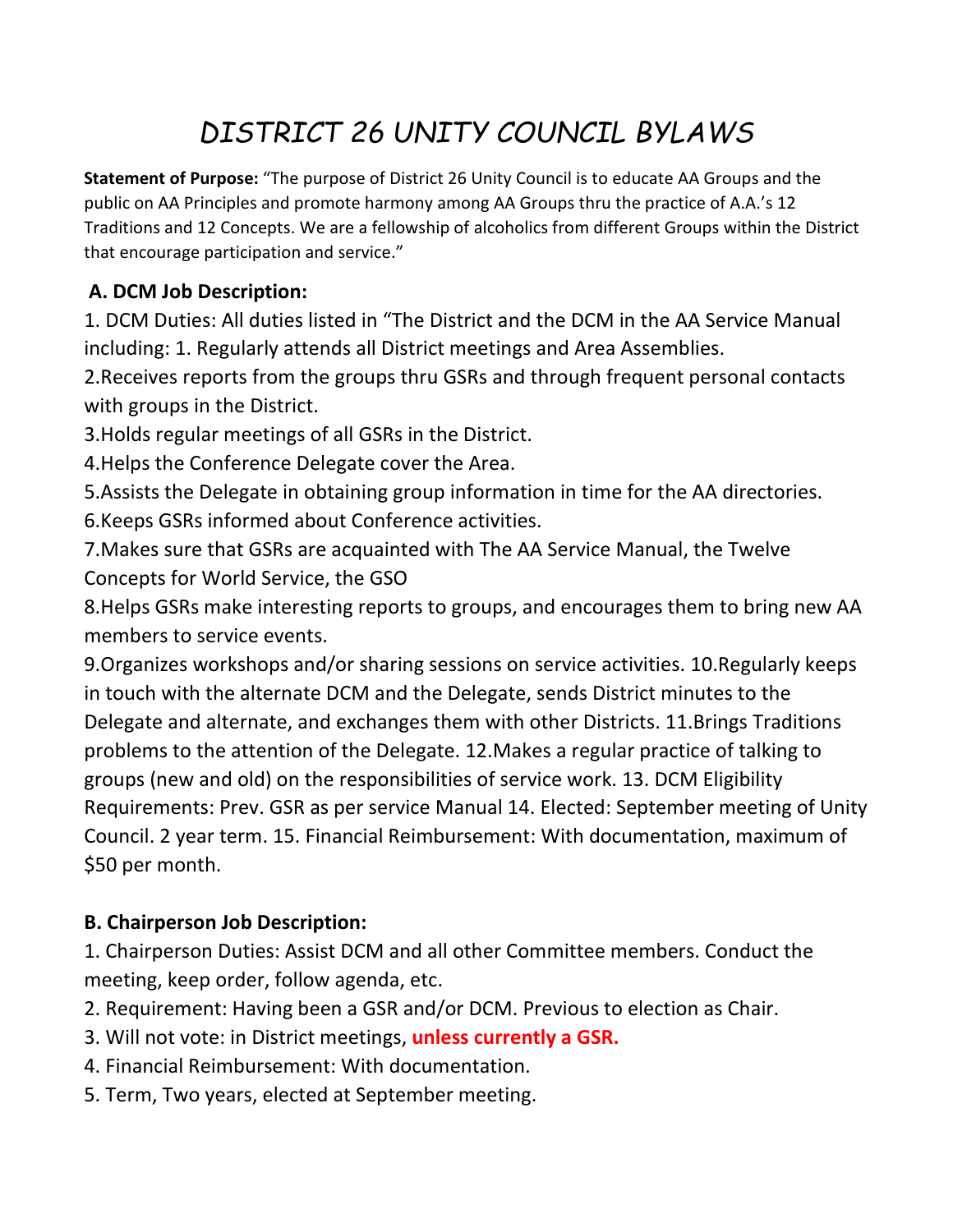## **C. Secretary Job Description:**

1. Take attendance at Meetings.

2. Take notes at meetings and mail as well as send to website written record no later than the 1st of following month.

- 3. May be sitting GSR or not.
- 4. Elected at March meeting for two year term.
- 5. Financial Reimbursement: With documentation.
- 6. Can have alternate.

### **D. Treasurer Job Description**:

1. Generate financial Report for the District. Monthly report to be generated no later than one week before Unity Council meeting. To be posted after approval.

- 2. Deposit all donations and write receipts.
- 3. Receive unity Council before any check is written.

4. Maintain checking account in the name of District 26 which requires two signatures and has three approved signers. 5. Financial reimbursement: with documentation.

6. Renew Tax Exempt Status yearly.

7. Maintain records for at least three years after each tax Exempt renewal as per IRS requirement.

- 8. Bring all District mail to meeting.
- 9. Maintain \$350.00 prudent reserve.
- 10. Fiscal year ends December 31st yearly.

## **E. Website Chair Job description:**

- 1. Term  $-2$  years
- 2. Financial reimbursement with receipts.
- 3. Duties maintain web listings, meetings, events
- 4. Guidelines **Only Registered Groups on Directory and no NON AA on website.**

#### **G. Infoline Chair Job description**:

- 1. Term  $-2$  years
- 2. Financial reimbursement with receipts.
- 3. Duties keep lines manned and volunteers informed of new meetings.

4. Guidelines – Help DCM make up a "Super Directory" with detailed directions and volunteer 12 steppers (male and female).